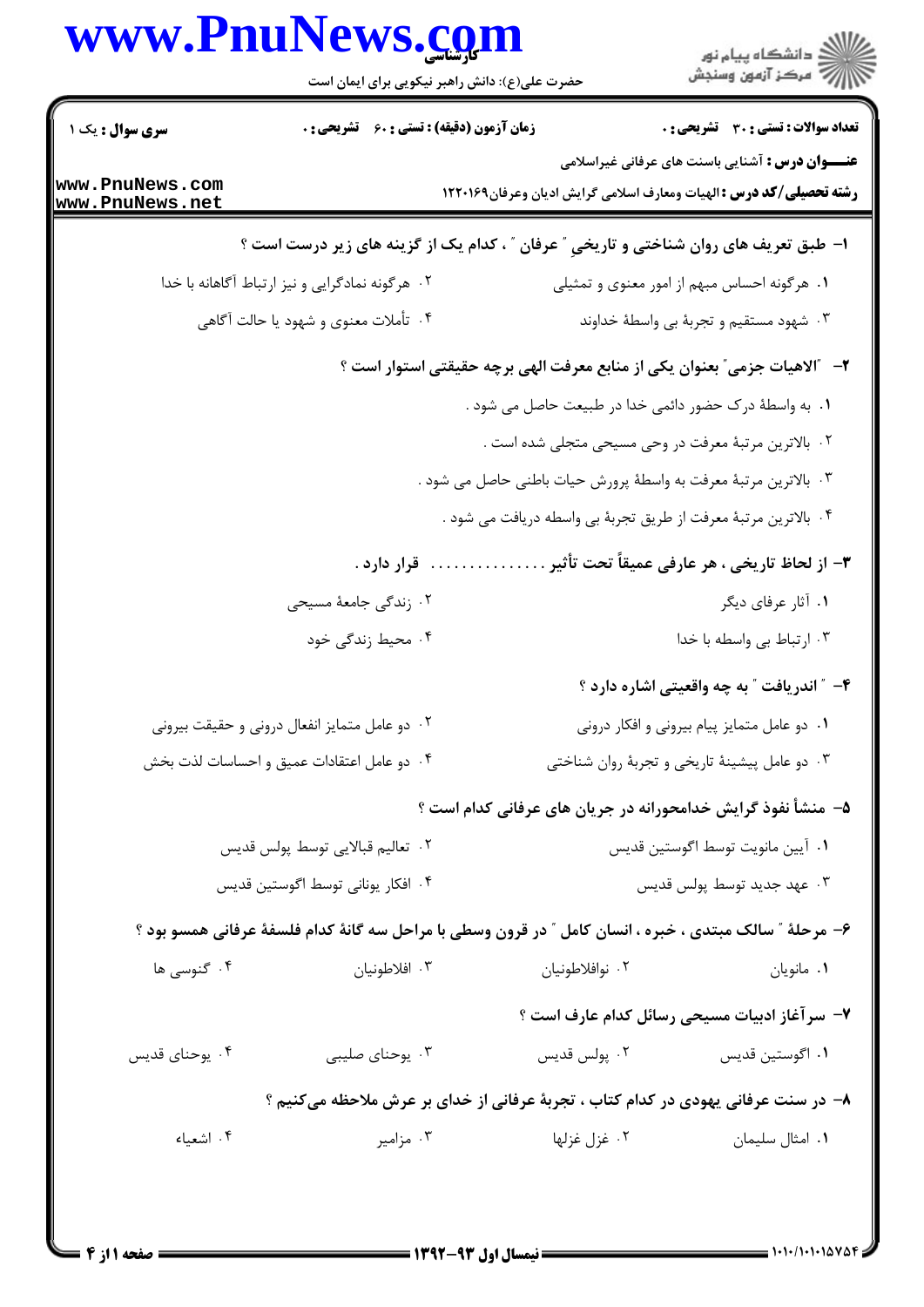## www.PnuNews.com

| ر دانشڪاه پيام نور<br>اڳ مرڪز آزمون وسنڊش                                                                                             | حضرت علی(ع): دانش راهبر نیکویی برای ایمان است | www.PnuNews.com                                      |                                    |
|---------------------------------------------------------------------------------------------------------------------------------------|-----------------------------------------------|------------------------------------------------------|------------------------------------|
| تعداد سوالات : تستي : 30 ٪ تشريحي : 0                                                                                                 |                                               | <b>زمان آزمون (دقیقه) : تستی : 60 ٪ تشریحی : 0</b>   | <b>سری سوال : ۱ یک</b>             |
| <b>عنـــوان درس :</b> آشنایی باسنت های عرفانی غیراسلامی<br><b>رشته تحصیلی/کد درس :</b> الهیات ومعارف اسلامی گرایش ادیان وعرفان۱۲۲۰۱۶۹ |                                               |                                                      | www.PnuNews.com<br>www.PnuNews.net |
| ۹- پولس قدیس چگونه به رسالت دعوت خویش آگاه گشت ؟                                                                                      |                                               |                                                      |                                    |
| ۰۱ طی خلسه ای در معبد اورشلیم                                                                                                         |                                               | ۰۲ طی تجربهٔ بی واسطه ای از واقعیت در غلاطیه         |                                    |
| ۰۳ طی تجربهٔ تکلم به زبان ها در اورشلیم                                                                                               |                                               | ۰۴ درپی افشای راز تجربهٔ شخصی اش در غلاطیه           |                                    |
| ∙ا− ″ لطف ″ از نظر پولس قدیس چگونه مفهومی است ؟                                                                                       |                                               |                                                      |                                    |
| ٠١. مفهوم انتزاعي الاهياتي                                                                                                            |                                               | ۰۲ مفهومی شریعت گرایانه                              |                                    |
| ۰۳ نیرویی فعال و جاری                                                                                                                 |                                               | ۰۴ مفهومی ورای درک انسان                             |                                    |
| 1۱– نخستین بار چه چیزی باعث تغییر آیین اگوستین قدیس از مانویت به مسیحیت بود ؟                                                         |                                               |                                                      |                                    |
| ٠١ مطالعة كتاب گفت و گوهاى كاسين                                                                                                      |                                               | ۰۲ شنیدن تاریخ حیات قدیس آنتونی مصری                 |                                    |
| ۰۳ مطالعهٔ کتاب قواعد سیر و سلوک قدیس بندیکت                                                                                          |                                               | ۰۴ آشنایی با نهضت معنوی و روش تربیتی مونتانوس        |                                    |
| 1۲– بنا به عقیدهٔ ؒ اویکن  ؒکدام فیلسوف غیر مسیحی بر اندیشهٔ عرفانی مسیحی تأثیرگذار بود ؟                                             |                                               |                                                      |                                    |
| ۰۲ فیلون<br>٠١. فلوطين                                                                                                                |                                               | ۰۳ ابن سینا                                          | ۰۴ مانی                            |
| ۱۳– در ابواب اولیهٔ ؒ کتاب اعترافات ؒ، مخمصهٔ طولانی بین چه اموری مشاهده میشود ؟                                                      |                                               |                                                      |                                    |
| ٠١ وابستگي به محيط ، طبعي حريص ، حقيقت جويي                                                                                           |                                               | ٠٢ دريافتهاى عاطفى ، تحول نفسانى ، لطف فوق طبيعى خدا |                                    |
| ۰۳ تمایلات نفسانی ، ذهن منطقی ، روح عمیقاً عرفانی                                                                                     |                                               | ۰۴ نوکیشی مشتاقانه ، جاذبهٔ فردی ، ارتکاب گناه       |                                    |
| ۱۴- کتاب " انئادها " چه ویژگیای دارد ؟                                                                                                |                                               |                                                      |                                    |
| ۰۱ غرور علمی و شهود بی واسطهٔ امر متعالی                                                                                              |                                               | ۰۲ رویکرد عقلانی و تناقض میان آرمانها                |                                    |
| ۰۳ معنویت مسیحی و الاهیات عرفانی                                                                                                      |                                               | ۰۴ واقع گرایی عرفانی و رویکرد فلسفی                  |                                    |
| ۱۵- قدیسه ترزا " پیوند مارتا و مریم " را مصداق تلفیق چه میداند ؟                                                                      |                                               |                                                      |                                    |
| ۰۱ کارهای کشیشی و رهبانیت                                                                                                             |                                               | ۲. تأملات عرفاني با عمل                              |                                    |
| ۰۳ ایمان مسیحی و شریعت یهودی                                                                                                          |                                               | ۰۴ تفکرات فلسفی با سلوک                              |                                    |
| ۱۶– در تاریخ عرفان مسیحی ، "برنارد قدیس " مربوط به کدام دوره است ؟                                                                    |                                               |                                                      |                                    |
| ١. اصلاحات                                                                                                                            | ۰۲ روشنگری                                    | ۰۳ آباء کلیسا                                        | ۰۴ قرون وسطى                       |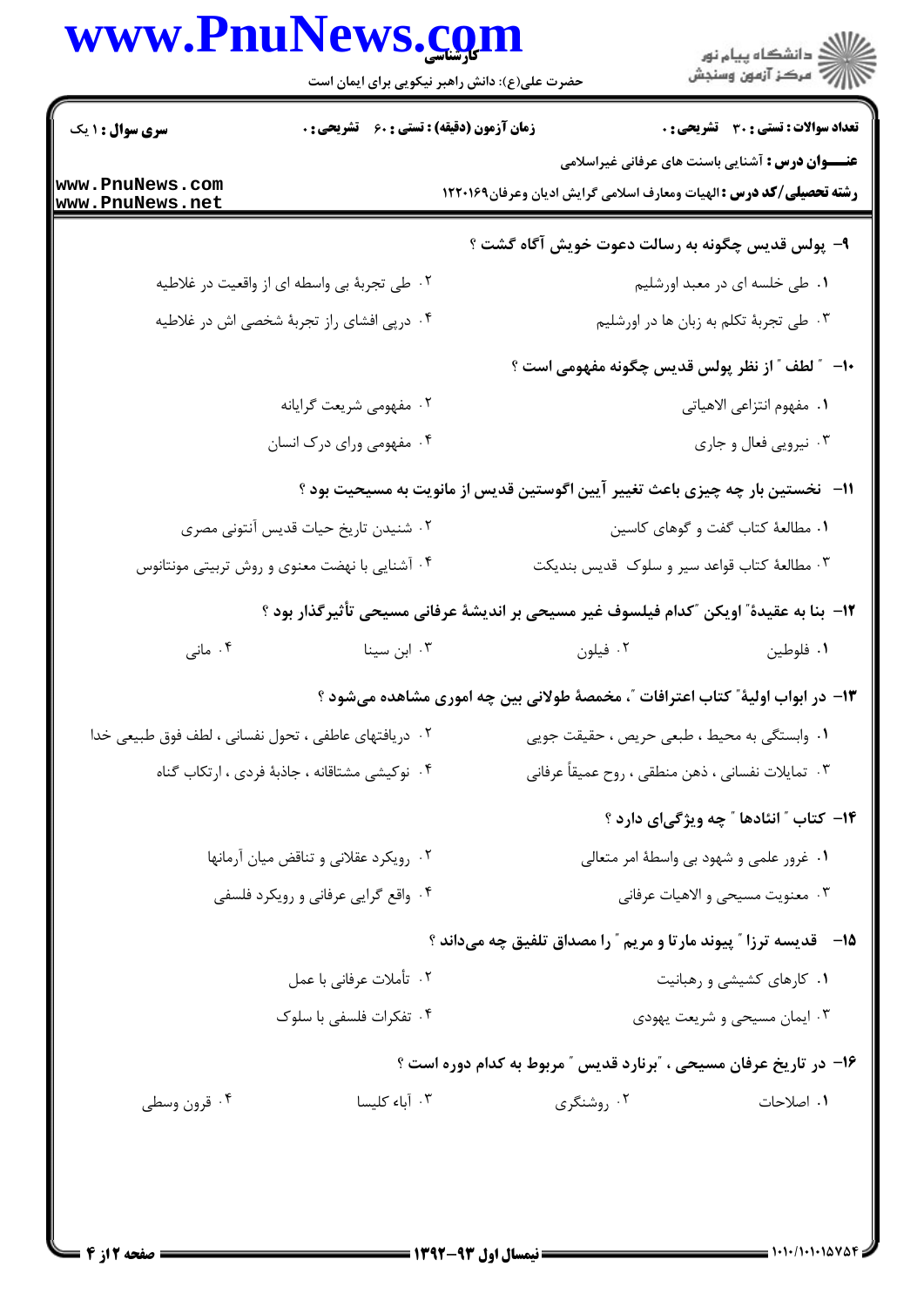|                                    | حضرت علی(ع): دانش راهبر نیکویی برای ایمان است                                           |                  | ر<br>دانشڪاه پيام نور<br>ا∛ مرڪز آزمون وسنڊش                                                                                          |
|------------------------------------|-----------------------------------------------------------------------------------------|------------------|---------------------------------------------------------------------------------------------------------------------------------------|
| <b>سری سوال : ۱ یک</b>             | <b>زمان آزمون (دقیقه) : تستی : 60 ٪ تشریحی : 0</b>                                      |                  | <b>تعداد سوالات : تستی : 30 ٪ تشریحی : 0</b>                                                                                          |
| www.PnuNews.com<br>www.PnuNews.net |                                                                                         |                  | <b>عنـــوان درس :</b> آشنایی باسنت های عرفانی غیراسلامی<br><b>رشته تحصیلی/کد درس :</b> الهیات ومعارف اسلامی گرایش ادیان وعرفان۱۲۲۰۱۶۹ |
|                                    |                                                                                         |                  | ۱۷– شهودهای ″ قدیسه هیلدگارد ″ یادآور چه بود ؟                                                                                        |
|                                    | ۰۲ خلسه های قدیس پولس                                                                   |                  | ٠١ دعوت انبياء                                                                                                                        |
|                                    | ۰۴ فيض روح القدس                                                                        |                  | ٠٣ اعترافات اگوستين                                                                                                                   |
|                                    |                                                                                         |                  | <b>۱۸</b> - ٪ الیزابت اهل شونا ٪ بعنوان یک عارفه و راهبه به کدام فرقهٔ رهبانی تعلق داشت ؟                                             |
| ۰۴ کرملی                           | ۰۳ سیسترسی                                                                              | ۰۲ بندیکتی       | ۰۱ فرانسیسی                                                                                                                           |
|                                    | ۱۹- دانته در کتاب ″ کمدی الهی ″ خود چه کسی را ″ در عالم مراقبه فراتر از انسان ″ خواند ؟ |                  |                                                                                                                                       |
|                                    | ٠٢ هيو فيلسوف صومعهٔ سنت ويكتور                                                         |                  | ۰۱ برنارد قديس                                                                                                                        |
|                                    | ۰۴ قدیسه گرترود                                                                         |                  | ۰۳ ریچارد ساکن صومعهٔ سنت ویکتور                                                                                                      |
|                                    | +۲- ″ یاکوپونه تودی و ابرتینو کاساله ″ از عارفان کدام فرقهٔ رهبانی مسیحی محسوب میشوند ؟ |                  |                                                                                                                                       |
| ۰۴ يسوعي                           | ۰۳ دومینیکن                                                                             | ۰۲ سیسترسی       | ۰۱ فرانسیسی                                                                                                                           |
|                                    |                                                                                         |                  | <b>۲۱-</b> زبان و نگرش آریچارد رول آ چگونه بود ؟                                                                                      |
| ۰۴ عرفاني                          | ۰۳ كشيش مآبانه                                                                          | ۰۲ شاعرانه       | ۰۱ نوافلاطونی                                                                                                                         |
|                                    |                                                                                         |                  | <b>۲۲</b> - زبان نوشتاری ″والتر هیلتون ″ چگونه بود ؟                                                                                  |
| ۰۴ انتقادی                         | ۰۳ مسیح محور                                                                            | ۲. فلسفی         | ۰۱ خدامحور                                                                                                                            |
|                                    |                                                                                         |                  | ٢٣- مكتب افلاطوني مسيحي توسط چه كسي به مسيحيت قرون وسطى راه يافت ؟                                                                    |
| ۰۴ قديس اگوستين                    | ۰۳ برنارد قديس                                                                          | ۰۲ رویسبروک      | ۰۱ جولیان نورویچی                                                                                                                     |
|                                    |                                                                                         |                  | ۲۴- اصل ایمان بعنوان سنگ بنای الاهیات لوتر از چه سنخی بود ؟                                                                           |
| ۰۴ مسیح باوری                      | ۰۳ عرفان کلیسایی                                                                        | ۰۲ عقیده به خدا  | ۰۱ تبعیت عرفان <sub>ی</sub>                                                                                                           |
|                                    |                                                                                         |                  | ۲۵– کدام عارف مسیحی از طفولیت در اشتیاق یافتن حقیقت خدا بود ؟                                                                         |
| ۰۴ مايستر اكهارت                   | ۰۳ ياكوب بومه                                                                           | ۰۲ ياكوپونه تودي | ۰۱ آنجلا فولينيويي                                                                                                                    |
|                                    |                                                                                         |                  | <b>۲۶</b> - ″ هنری مارتین ″ ، عارفان مسلمان ایران را چه می نامید ؟                                                                    |
| ۰۴ قديسان كواكر                    | ۰۳ شاهدان ملکوت                                                                         |                  | ۰۱ متدیست های شرق <b>مسال است</b> از ان دینی                                                                                          |
|                                    |                                                                                         |                  | <b>۲۷</b> - ″ فرزند عیسی ″ لقب کدام عارف قرن ۱۹ میلادی بود ؟                                                                          |
| ۰۴ مادر جنت استوارت                | ۰۳ اليزابت دولا ترينيت                                                                  | ۰۲ ترز دو ليزيو  | ۰۱ ماری اسلسر                                                                                                                         |